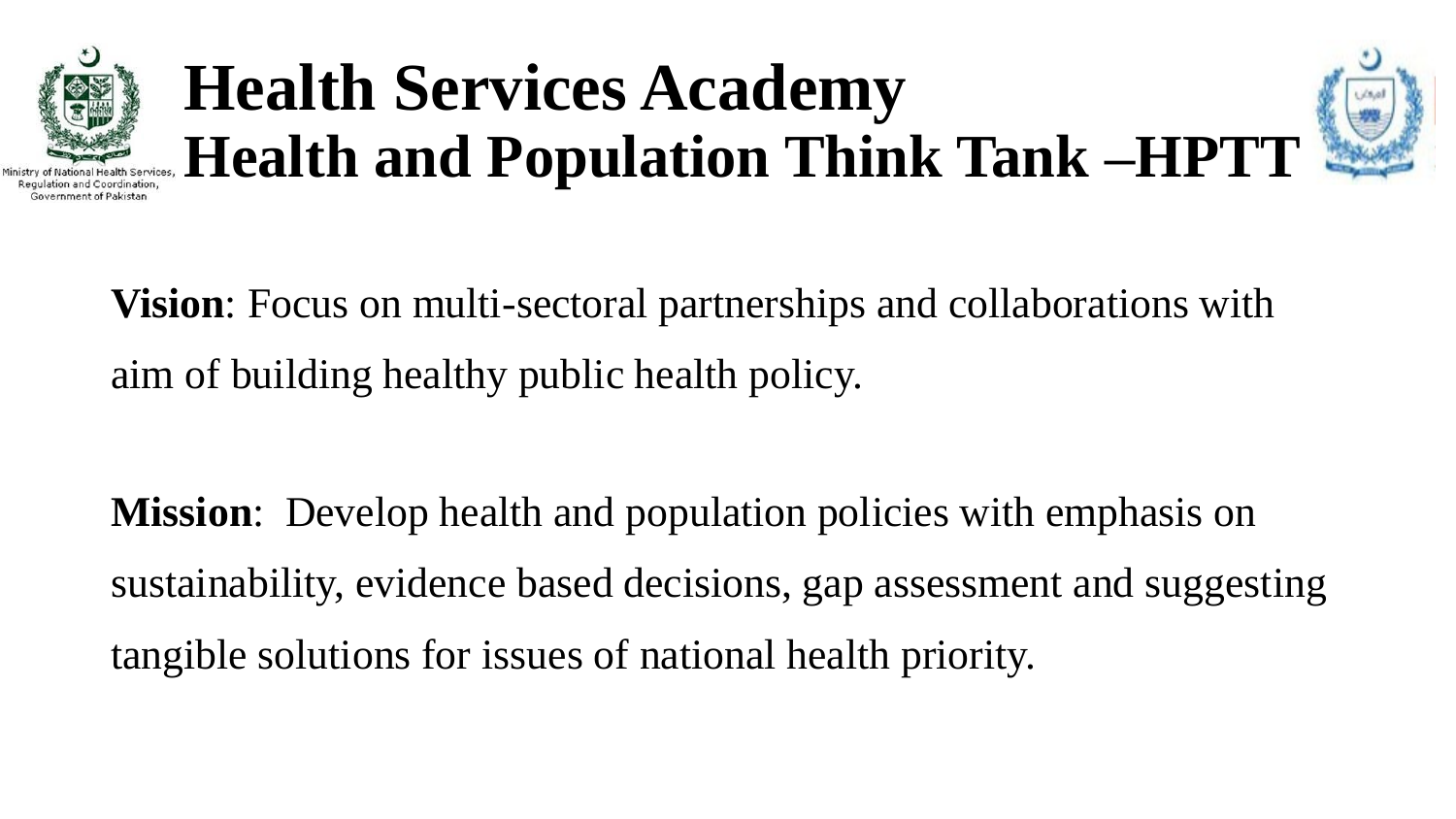## **HPTT Achievements (2017-2019)**

#### **2017**

- Indigenous Production of Vaccines in Pakistan
- Social Health Protection in Pakistan
- Quality of Care Around the Time of Birth
- Human Resources in Health Sector of Pakistan
- Linkages and Progress on National Health Vision & SDGs

#### **2018**

- Tuberculosis in Pakistan:
- Universal Health Coverage Reforms in Pakistan
- Health Information System, Data Quality and Integration
- Family Practice to Achieve Universal Healthcare Coverage

#### **2019**

- Access to Medicine in Pakistan
- Polio Eradiation in Pakistan: Strategies and Innovation
- Using Data for Effective Coverage for Public Health Programs

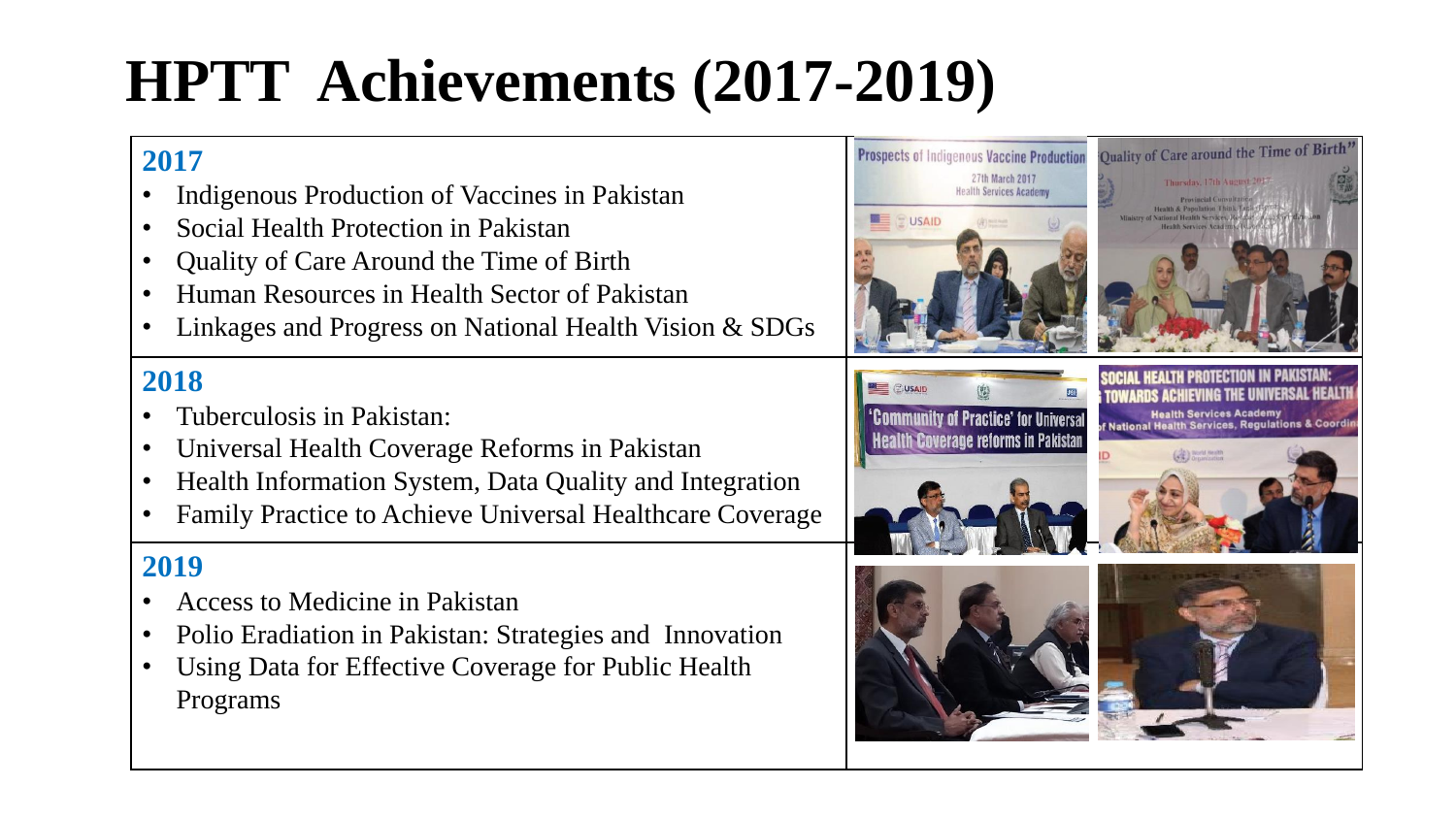## **Future Activities for Year 2020-2021**

### **A. HPTT Stakeholders Engagement Plan**:

4 National Level and 4 Provincial Consultative Meetings

**B. Policy Briefs:** On Thematic Areas of Public Health

### **C. HPTT Health Policy Internship Program**

**D. 2nd Annual Report** with Policy Recommendations to be Published on Important Health Concerns. (July 2021)

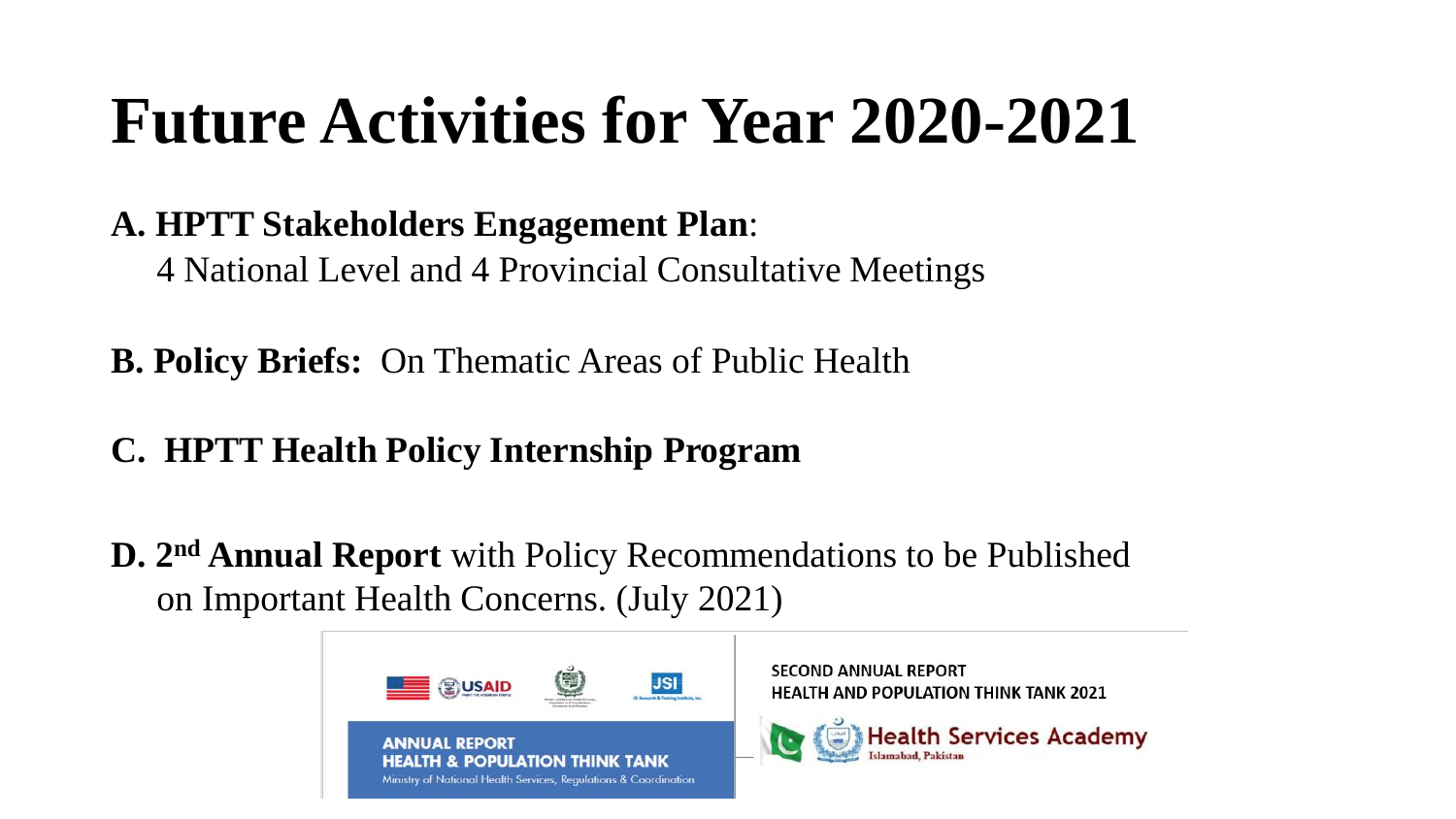## Today's Meeting: Covid-19 Vaccine in Pakistan

Aims: To deliberate on Covid-19 vaccine in Pakistan and learn from stakeholders' experiences and expert opinion on it.

Specific Objectives

- 1. How should the communication strategies be shaped and developed, knowing the perception challenges of COVID-19 vaccine?
- 2. What is needed to develop fast-track transparent system for approval and registration of COVID-19 vaccine?